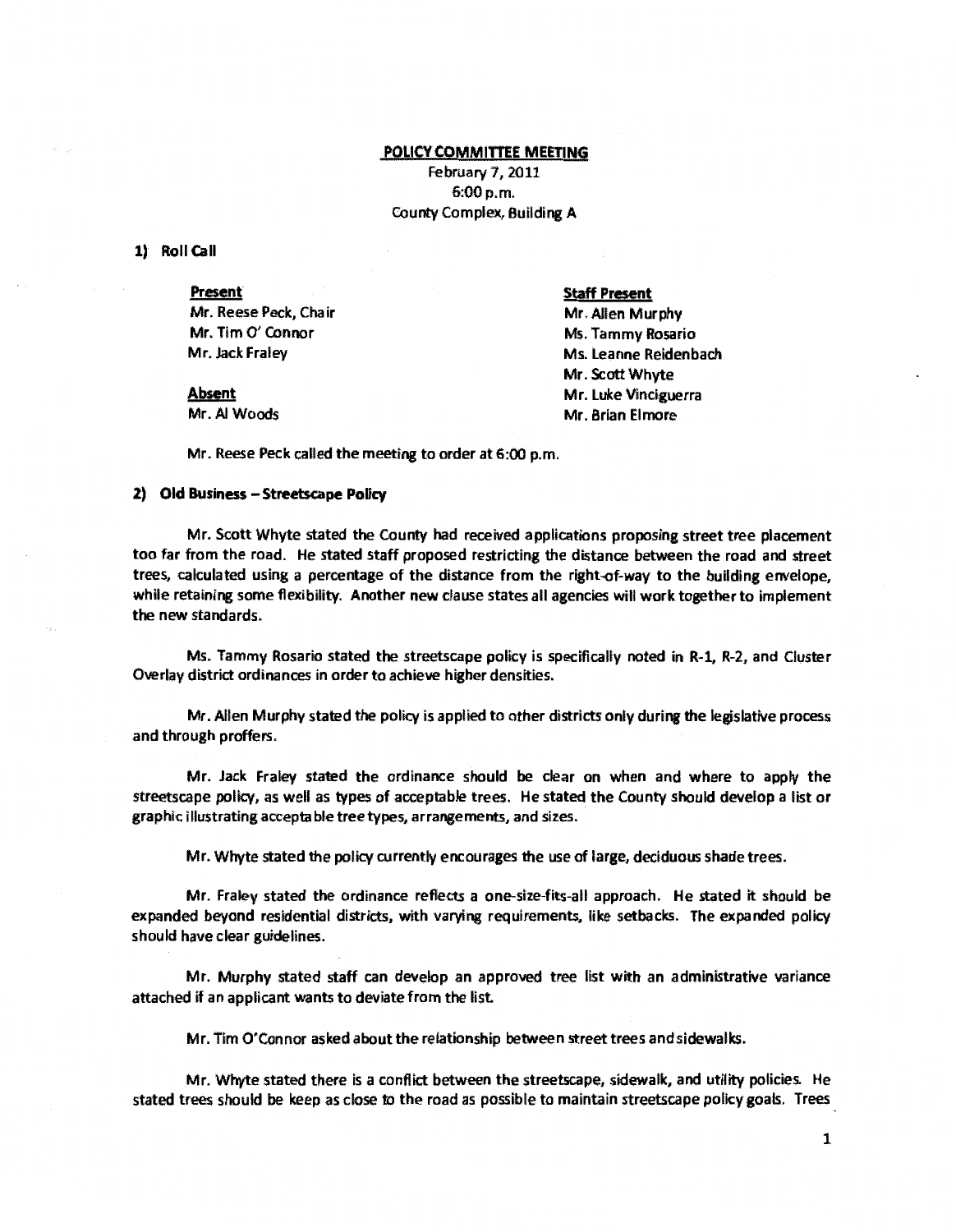and sidewalks should be complementary, since some root systems can damage sidewalk. Some types of trees with shallower roots could be encouraged when installed near sidewalks.

Mr. Fraley stated he preferred that design guidelines accompany an ordinance update.

### 3) New Business - Development Standards zoning ordinance updates

### A. Sound Walls

Mr. Fraley stated staff should consider sound wall design guidelines to reduce monotony, including different colors, setbacks, and landscaping.

Mr. Whyte stated the Virginia Department of Transportation (VDOT) regulates landscaping inside its right-of-way.

Mr. Fraley stated VDOT only regulates sound walls when certain thresholds require their purchase and placement.

Ms. Rosario stated staff would discuss with the County Attorney's office what power the county can exert over private sound walls inside VDOT's right-of-way.

Mr. Fraley stated any attempt to regulate sound walls must go through VDOT.

#### B. Lighting

Mr. Fraley stated Fairfax County issued an illustrated outdoor lighting standards guide for lighting. signage, and landscaping. He stated Fairfax also writes performance standards into their ordinance. The County should adopt a similar guide or at least consolidate guidelines into a single ordinance.

Mr. Peck stated ordinances give citizens public notice of changes and the ability to comment on standards. He stated stand-alone guidelines are less predictable, more subject to modification, and result in less citizen input.

Mr. Fraley stated performance standards give staff and the applicant more flexibility than an ordinance.

Mr. Murphy stated the Board could adopt a design guidelines booklet along with the ordinance changes recommended by the Commission

Mr. Peck stated there should be a venue for public comment when guidelines are changed.

Ms. Rosario asked if the Committee was comfortable with ordinance changes on energy effiCient fixtures and expanding the ordinance to buildings, walkways, and canopies.

Mr. Fraley stated he agreed with staff conclusions. He stated illustrations would be helpful.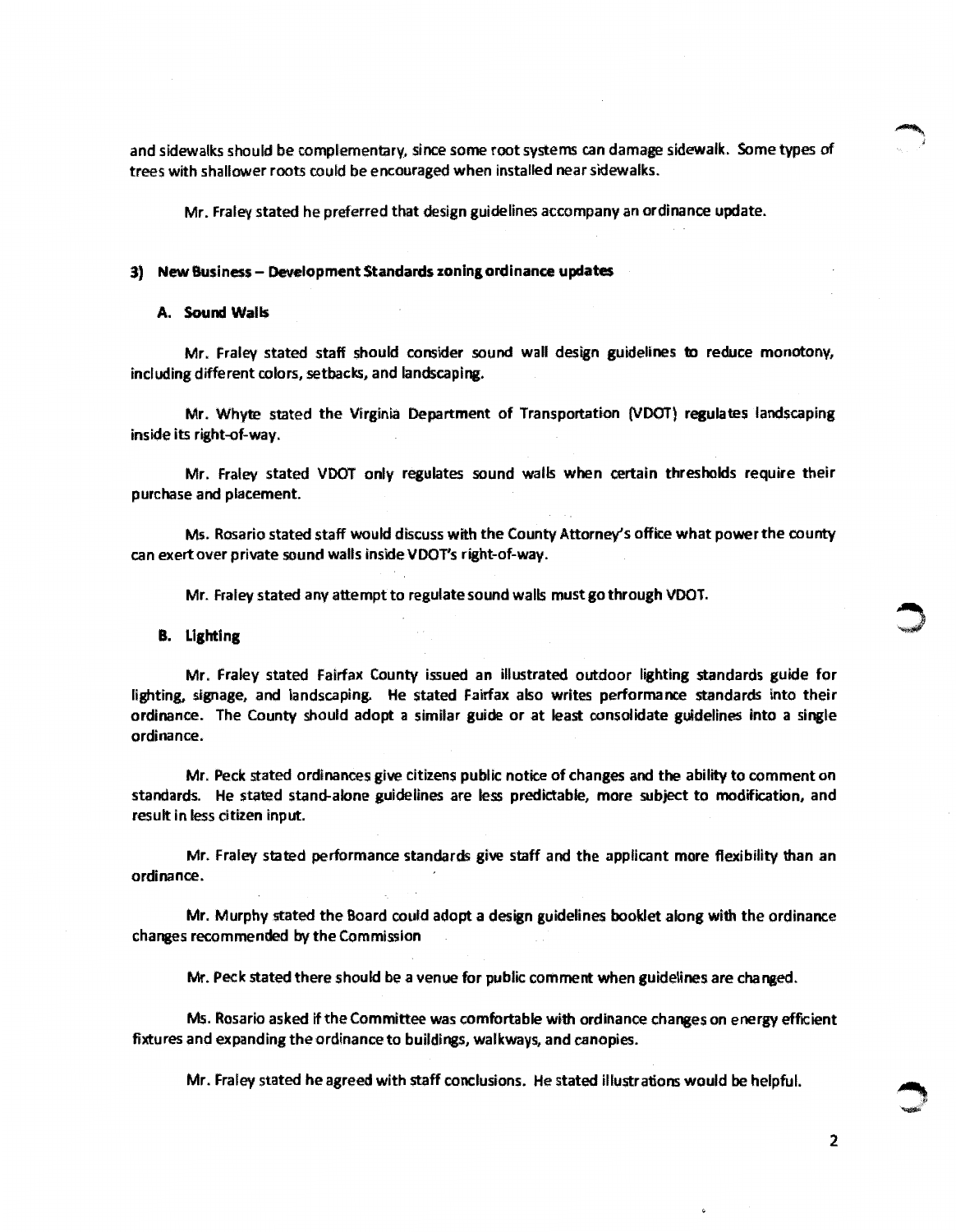# C. Timbering

.<br>Sinast

Ms. leanne Reidenbach stated staff recommended consolidating the timber ordinances and updating them to reflect any new state laws or best management practices {BMP)s. She stated there is no timbering setback or buffer required for parcels zoned A-1 and outside the Primary Service Area {PSA).

Mr. Fraley asked if the same rules should apply to R-8 zoning outside the PSA. He also mentioned that there have been discussions about requiring buffers on A-1 properties outside the PSA.

Ms. Reidenbach stated there were very few R-8 properties outside the PSA. She stated staff would review that change. She also noted that in the late 1990's an ordinance requiring buffers in A-1 outside the PSA was proposed but not adopted due to public input.

Mr. Peck stated certain county-promoted corridors were still required to meet the setback requirements to maintain view sheds. He stated the economic impact applies equallv to commercial and agricultural property owners. He also asked whether land owners could clear within stream buffers.

Ms. Reidenbach stated that timbering restrictions within the buffer would directlv reduce the profitability of those properties. She stated a previous County attempt to create A-1 timbering buffers met heavy resistance. Timbering operations with an approved state forestry management plan may clear without stream buffers. As part of their management plan, timberers must replant within a certain time or convert the land to pasture. She noted that York County requires buffers along all roads and streams.

### D. Pedestrian Accommodations

Mr. luke Vinciguerra stated the zoning ordinance currentlv requires sidewalks in front of any development requiring site plans. He stated staff has developed a draft master plan that targets pedestrian accommodation in high papulation areas and areas affuture growth.

Ms. Rosario stated staff would like input on both pedestrian ordinances and the master plan map itself.

Mr. Fraley noted staff recommended Development Review Committee (DRC) approval of sidewalk waivers. He stated the DRC should review sidewalks changes like master plans, with minor changes handled administratively. The differences between major and minor changes should be defined.

Mr. Murphy stated it would be expeditious to review as many sidewalks as possible administratively.

Mr. Peck stated the Commission should defer to staff except during exception cases.

Mr. Peck stated the sidewalks along Monticello Avenue required users to repeatedly crass the street. He asked If the ordinance would deal with dangerous sidewalks and gaps in that area.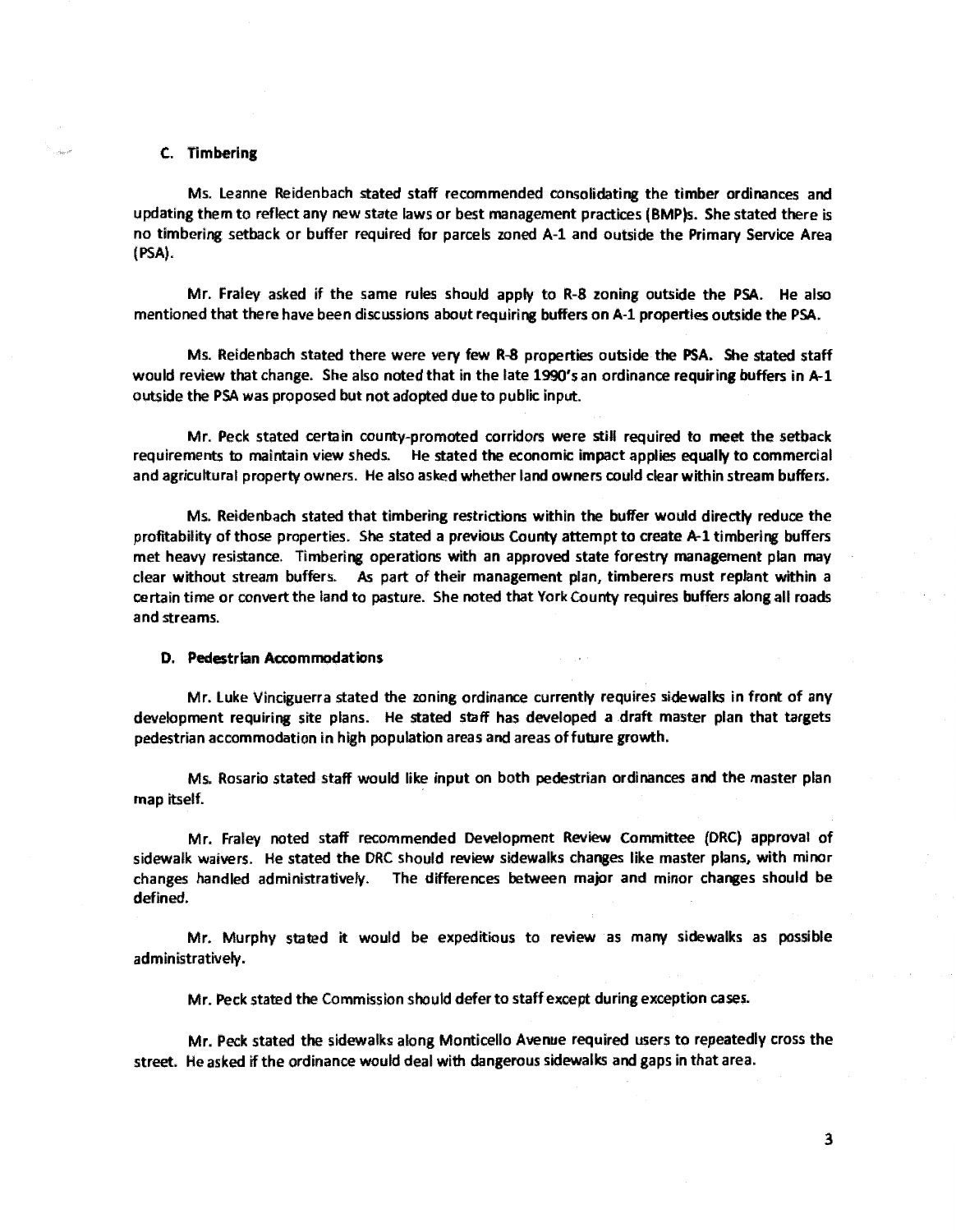Ms. Reidenbach stated the sidewalk requirement is only triggered when the County receives a development plan. She stated the the ordinance changes would give applicants less flexibility in areas targeted for sidewalk expansion. New public streets would be subject to VDOT's SSAR standards, with similar standards being adopted for private streets.

Mr. Murphy stated once a street is accepted by VDOT, the County has no mechanism to require sidewalks.

Ms. Rosario stated the master plan also helps focus limited county dollars for improvements. She stated the plan differentiates between different types of pedestrian accommodations- sidewalks and multiuse paths.

Mr. Fraley asked how the County would adopt the master plan.

Mr. Murphy stated the master plan would move forward with the zoning ordinance. He stated the Commission would recommend approval of both the ordinance and map to the Board.

Mr. Vinciguerra stated the County's reduced sidewalk requirements would reduce the amount of streets needing future sidewalks by SO miles. He stated staff recommends double sidewalks within Community Character Areas due to area densities and aesthetics. This would allow pedestrians to feed into major corridors going through the CCA.

Mr. Peck stated the Monticello Avenue pedestrian accommodations should be extended past Powhatan Secondary entrances. ~

Mr. Tim O'Connor asked how the master plan fit with the schools no longer providing transportation to students living within half a mile.

Ms. Reidenbach stated the plan includes sidewalks along frontage roads within a half-mile radius of all schools.

Mr. Vinciguerra stated that new developments would be required to internally connect to any adjacent school, park, or recreation area.

Ms. Reidenbach stated the plan represented a long-term focus for areas where the County would like to incorporate sidewalks. She stated the County would have to wait for development in areas, including the corridor between Norge and lightfoot, unless it wanted to begin a CIP sidewalk program. Certain sidewalks will be disconnected for periods oftime. Sidewalks within the right-of-way are maintained by VDOT.

Mr. Fraley stated he would like additional time to review the master plan. He stated it would be dangerous and difficult to place sidewalks along News Road.

Mr. Peck recommended a multi-use path along News Road.

Ms. Reidenbach stated staff also looked for 'cow paths' or self-made trails around the County to help determine where pedestrians need additional access.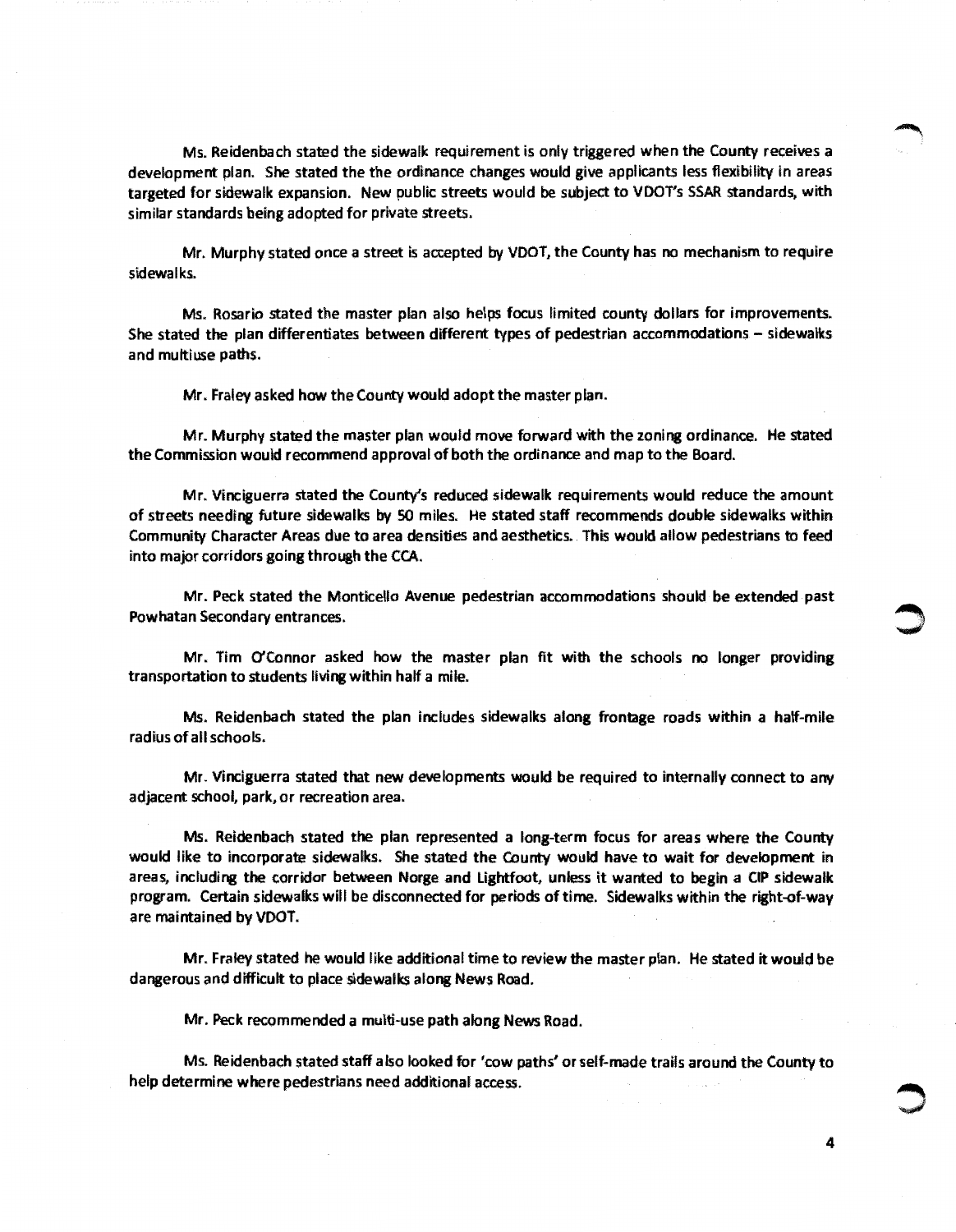Ms. Reidenbach stated the master plan includes sidewalk spurs along Brick Bat and Lake Powell to feed into the schools there. She stated the plan attempts to pull people off the road and onto sidewalks near Rawls Byrd.

Ms. Rosario stated the County can apply for HRTPO or federal funds for sidewalk funding.

Mr. Vinciguerra stated staff had not developed a total cost for all sidewalks in the plan.

Mr. Fraley stated he had concerns regarding the Brick Bat and lake Powell sidewalks.

Ms. Reidenbach stated staff recommends construction standards as part of the ordinance update. She stated multi-use trails would be constructed of asphalt and *8* feet wide. Sidewalks would be constructed of concrete and 5 feet wide. Staff has removed the ability to install gravel or mulch trails. Soft trails have proven too difficult to maintain.

Mr. Fraley stated the sidewalks policy is inconsistent with school site selection policy. He stated schools are being sited to rely on busing. He stated there should be a distinction between schools inside and outside of the PSA.

Mr. Fraley asked staff to consider providing a multi-use path rather than sidewalk along Neck-0- Land due to the high number of pedestrians and bikers and Colonial Parkway access. He asked about the public input process for the master plan.

Ms. Reidenbach stated staff had contacted the HTBAC and Williamsburg Active Alliance biking groups about the Committee meeting. She stated neither had responded. This was considered part of the ordinance update so the same input opportunities were available.

Mr. Vinciguerra stated many Class A cyclists will continue to ride in the road regardless of roadside paths. He stated SSAR would require internal connections and either single or double sidewalks based on lot sizes within a development. Staffs recommendations for private streets would mirror this requirement

Mr. Vinciguerra stated staff also proposed eliminating internal sidewalk requirements in office parks with private streets. He stated SSAR would apply if public streets were built.

Mr. Fraley stated he would like staff to reconsider the business park sidewalk elimination. He stated the various uses in an office park, such as McLaws Grcle, should be intermingling. He asked staff to clarify Attachment #4 to point out where requirements would be changing.

Mr. Vinciguerra asked when developments should not trigger sidewalk requirements.

Mr. Peck stated that if the County wants to quickly implement its sidewalk plan, then it should always ensure site plans comply with the pedestrian accommodation master plan. He stated he felt this would be a Board decision.

Mr. Fraley noted the trigger should be set low to encourage sidewalk construction.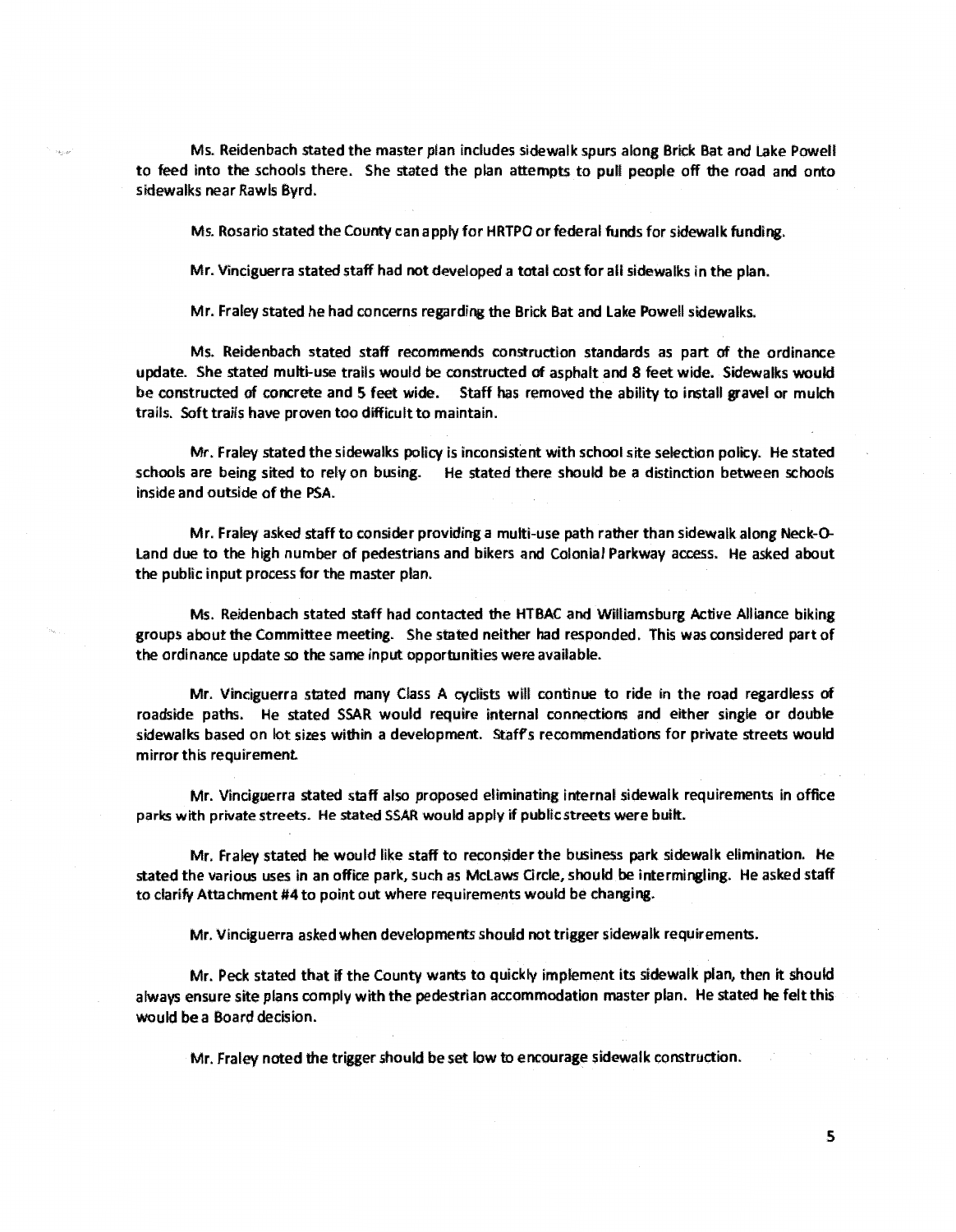Ms. Reidenbach stated other counties grants sidewalk waivers or alternative in circumstances where disproportionate costs for the sidewalk would be incurred by the applicant. She stated in these instances, owners often contribute to a sidewalk fund, which staff has included in this ordinance proposal.

, Mr. Murphy stated that staff would want to define "disproportionate." He stated it may be unfair for a business with a minor site plan and lots of road frontage to be required to install the full sidewalk.

## E. Private Streets

Mr. Vinciguerra stated staff does not recommend any changes in the function of the private streets ordinance. He stated staff does recommend consolidation of private street ordinances into a single central ordinance.

Mr. Fraley asked about the origins of the private streets policy.

Ms. Rosario stated the private streets policy was an administrative guideline.

Mr. Fraley stated private streets are not currently held to VDOT standards, lacking geometric specifications, sight distances, and stormwater infrastructure dimensions.

Mr. Murphy stated staff could add clarifying language to private street construction standards.

Mr. Vinciguerra stated staff was working with the County Engineer to include basic geometries in the ordinance.

Mr. O'Connor stated the lack of minimum geometric standards could result in fire and garbage trucks having difficulty navigating neighborhoods.

Mr. Fraley stated some basic geometric standards should be included in the ordinance. He asked if cui-de-sacs and dead end roads fit with the County's vision for connectivity, sustainability, and character.

Mr. Peck stated he would like to discuss the hierarchy of County ordinances, guidelines, and policies with the County Attorney. He stated understanding the legal status of each type would help the Committee steer changes into appropriate categories.

# F. Parking

Mr. Fraley stated the County should be more aggressive in obtaining shared parking agreements and they should be drafted with more action-oriented language. He stated the County should set minimum parking requirements rather than maximums. Medical parking requirements are driven more by number of examination rooms rather than square footage or number of practitioners. Staff should review the medical building parking criteria based on examination rooms.

Ms. Rosario asked the Committee to make any minimum parking standards applicable at the site plan level, such as number of seats in a church.